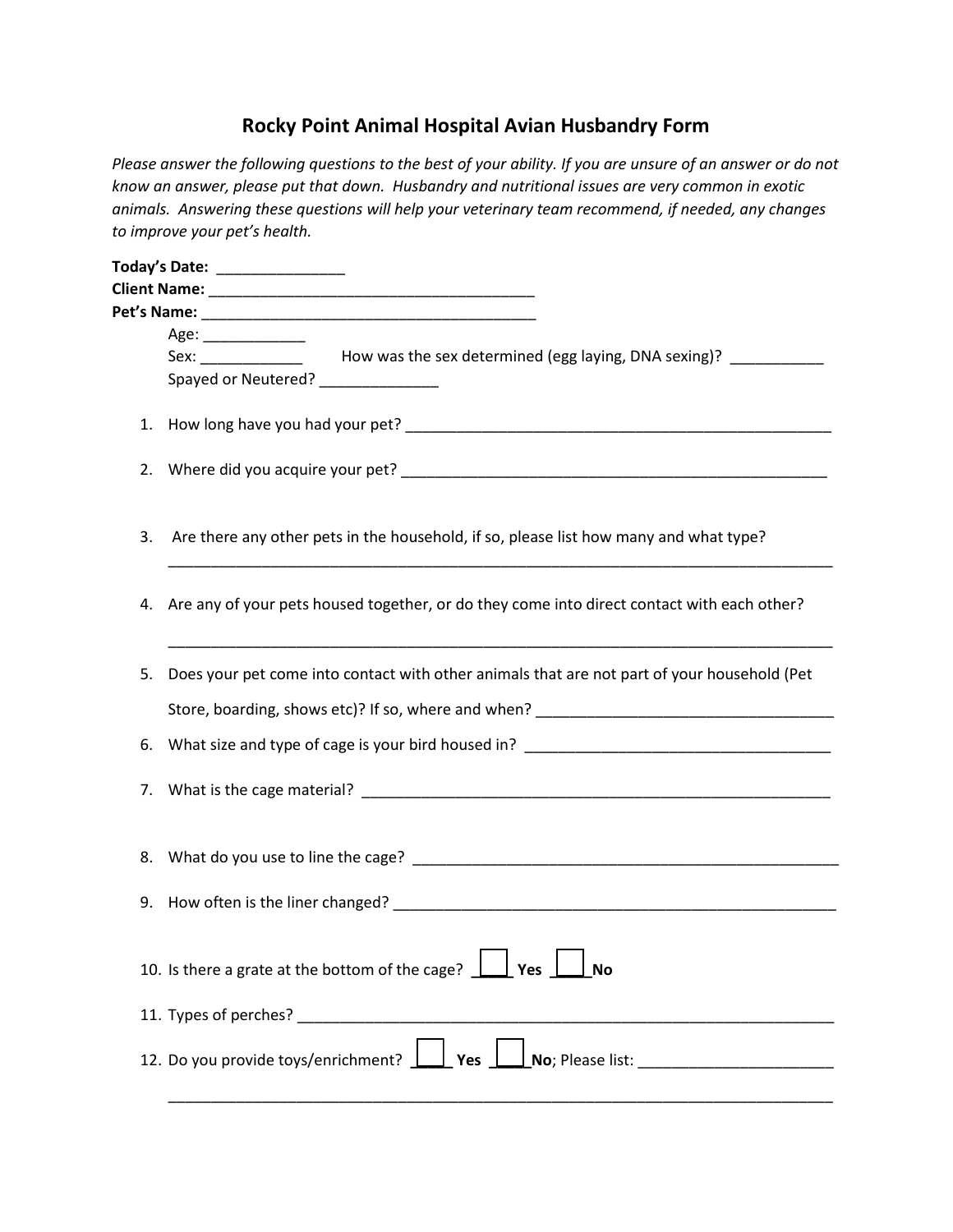| 13. Where is the cage located in your house?<br><u> 1989 - Johann Barbara, martxa eta batarra (h. 1989).</u>                    |
|---------------------------------------------------------------------------------------------------------------------------------|
| 14. Percent of time your pet spends:                                                                                            |
| Confined in cage $\bigsqcup$ Out without supervision $\bigsqcup$ Out under direct supervision $\bigsqcup$                       |
| 15. Have there been any changes in the amount of time spent with your bird? $\boxed{\underline{\hspace{1cm}}}$ Yes<br><b>No</b> |
|                                                                                                                                 |
| 17. How do you bathe your bird (mist, shower, etc): _____________________________                                               |
| 18. Have there been any changes to your pets environment in the past 6 months? Please Explain:                                  |
|                                                                                                                                 |
|                                                                                                                                 |
|                                                                                                                                 |
|                                                                                                                                 |
| 21. What percent of the diet is: pellets   seeds   vegetables   fruits   other                                                  |
|                                                                                                                                 |
|                                                                                                                                 |
| 23. What do you use to clean your pets enclosure? _______________________________                                               |
|                                                                                                                                 |
| 24. Is there a history of reproductive behavior or egg laying?                                                                  |
|                                                                                                                                 |
| 25. Have you noticed any recent changes in your pet's normal behavior, such as change in appetite,                              |
|                                                                                                                                 |
| 26. Does your pet have any chronic health conditions? If so, please list them? ____________________                             |
| 27. Is your pet currently or has your pet in the past ever been on any medications? If so, please list                          |